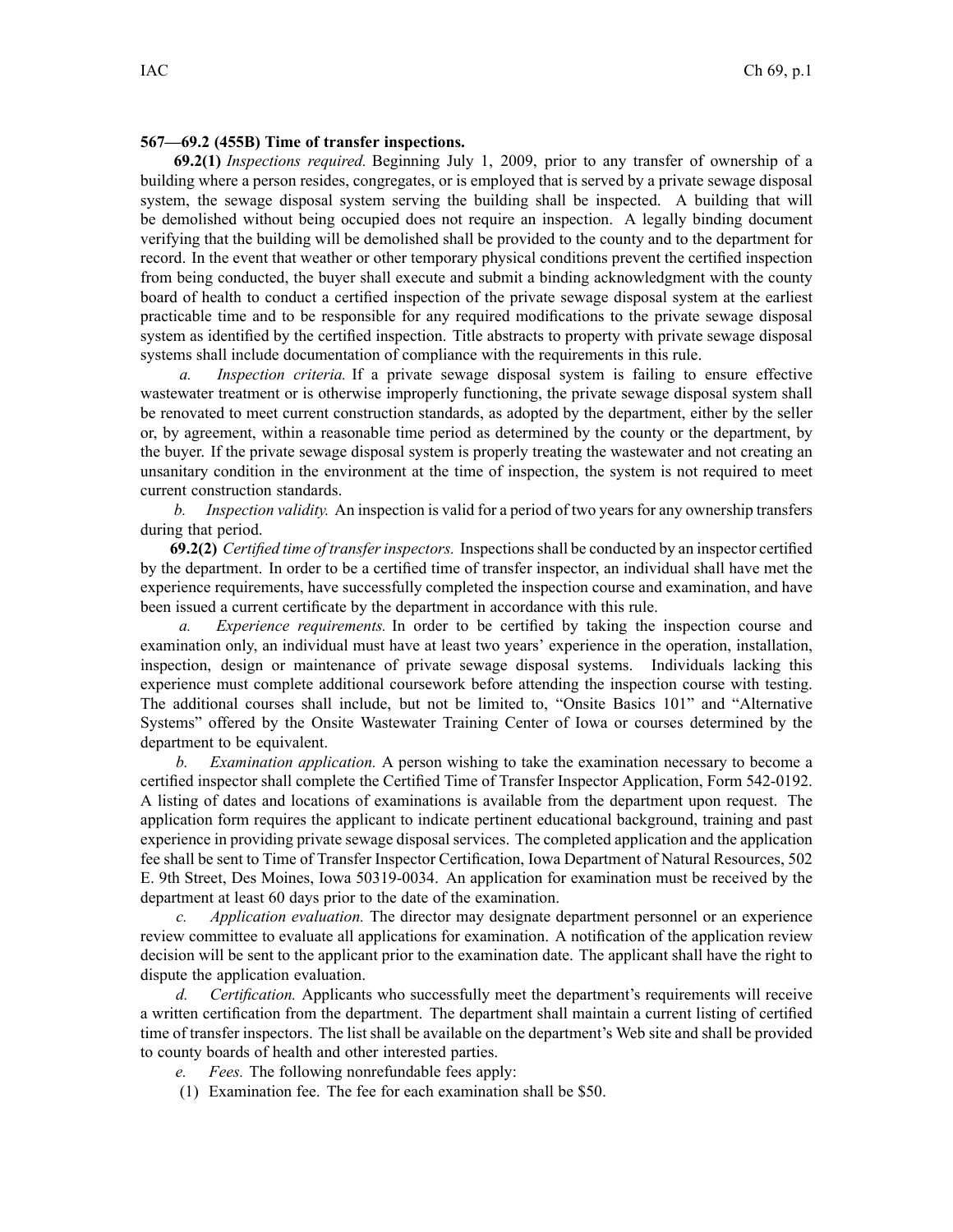(2) Certification fee. The fee for inspector certification shall be \$75 for each one-half year of <sup>a</sup> two-year period from the date of issuance of the certification to June 30 of the next even-numbered year.

(3) Certification renewal fee. The fee for certification renewal shall be \$300 for the two-year period.

(4) Penalty fee. The penalty fee shall be \$100 for each 30 days in delinquency. The penalty fee is for late paymen<sup>t</sup> of the initial certification fee or renewal fee or for incomplete application forms.

*f. Renewal period.* All certificates shall expire on June 30 of even-numbered years and must be renewed every two years in order to maintain certification.

## **69.2(3)** *Continuing education.*

*a. CEU requirements.* Continuing education units (CEUs) must be earned during each two-year period from April 1 of the even-numbered year until March 30 of the next even-numbered year. A certified inspector must earn 1.2 CEUs or 12 contact hours during each two-year period. Newly certified time of transfer inspectors (previously uncertified) who become certified after April 1 of <sup>a</sup> two-year period will not be required to earn CEUs until the next two-year period.

*b. CEU approval.* All activities for which CEU credit will be granted must be approved by an accredited college or university, an issuing agency, or the department and shall be related to private sewage disposal systems.

*c. CEU reporting.* It is the personal responsibility of the certified inspector to maintain <sup>a</sup> written record of and to notify the department of the CEUs earned during the period. The CEUs earned during the period shall be shown on the application for renewal.

**69.2(4)** *Certificate renewal.*

*a. Certification period.* All certificates shall expire on June 30 of even-numbered years and must be renewed every two years in order to stay effective.

*b. Application for renewal.* Renewal applications shall be submitted on DNR Form 542-0192 60 days before the expiration date of the current certificate. Late applications or incomplete applications may lead to revocation of the certificate. Renewal of certificates will only be granted to inspectors in good standing.

*c. CEUs.* Only those certified inspectors fulfilling the continuing education requirements before the end of each two-year period (June 30) will be allowed to renew their certificates. The certificates of inspectors not fulfilling the continuing education requirements shall expire on June 30 of the even-numbered year.

*d. Renewal fee.* A renewal fee in the amount of \$300 must accompany the renewal application in order for the certificate to be renewed. Failure to submit the renewal fee on time may lead to revocation of the certificate in addition to <sup>a</sup> penalty fee.

**69.2(5)** *Obligations of certified inspectors.*

*a.* Certified inspectors shall conduct time of transfer inspections according to this rule.

*b.* Following an inspection, the inspection form and any related reports shall be provided to the county environmental health department for enforcement of any follow-up mandatory improvements to the system, to the department for record, and to the county recorder's office.

**69.2(6)** *Disciplinary action.*

*a. Reasons for disciplinary action.* Disciplinary action may be taken against <sup>a</sup> certified time of transfer inspector on any of the groundsspecified in Iowa Code section 455B.219 and the following more specific grounds.

(1) Failure to use reasonable care or judgment or to apply knowledge or ability in performing the duties of <sup>a</sup> certified inspector.

(2) Failure to submit required records of inspection or other reports required under applicable permits or rules of the department, including failure to submit complete records or reports.

(3) Knowingly making any false statement, representation, or certification on any application, record, repor<sup>t</sup> or document required to be maintained or submitted under any applicable permit or rule of the department.

(4) Fraud in procuring <sup>a</sup> certificate.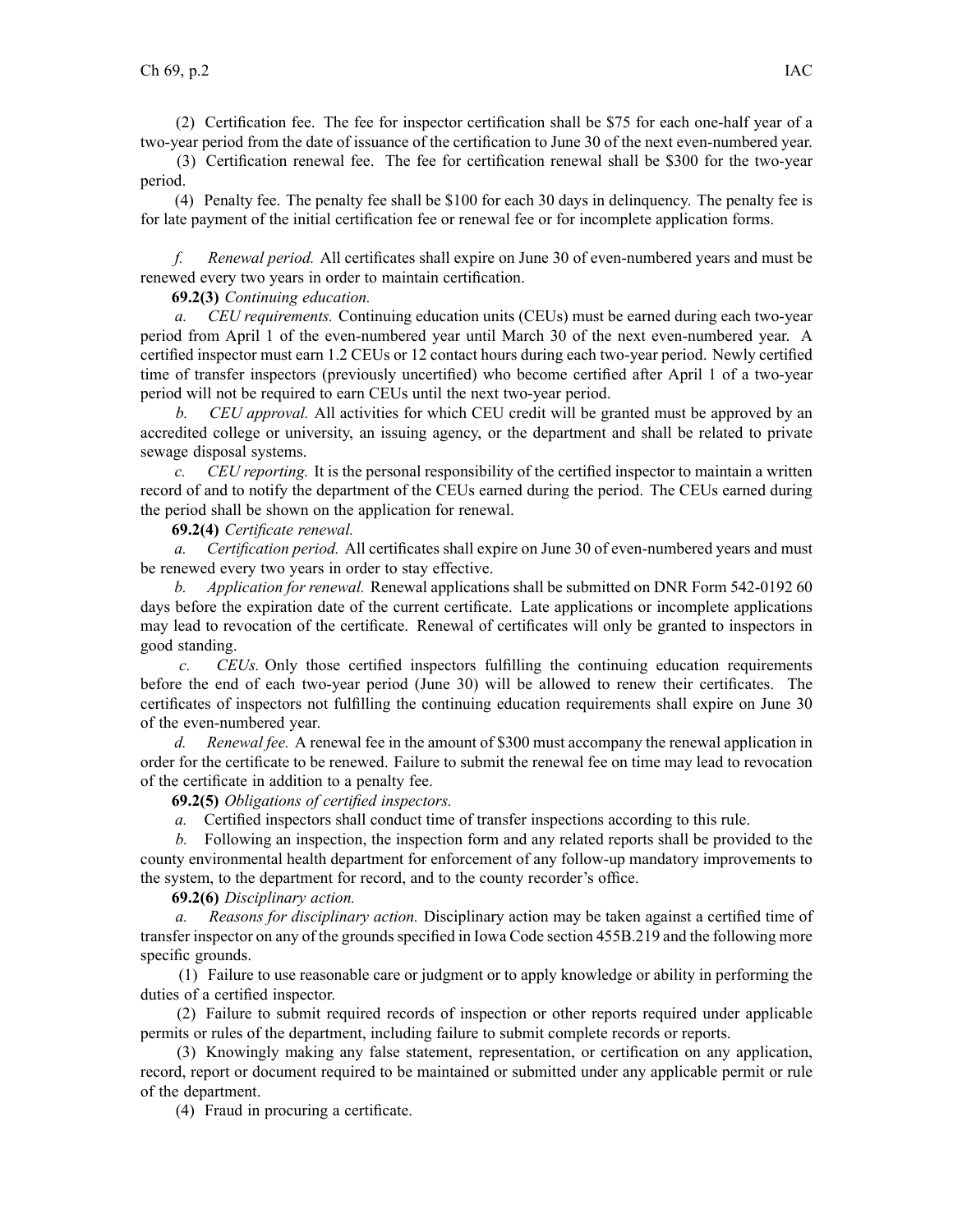(5) Professional incompetence.

(6) Knowingly making misleading, deceptive, untrue or fraudulent representations in the practice of the certified inspector's profession or engaging in unethical conduct or practice harmful or detrimental to the public. Proof of actual injury need not be established.

(7) Habitual intoxication or addiction to the use of drugs.

(8) Conviction of <sup>a</sup> felony related to the profession or occupation of the certified inspector. A copy of the record of conviction or plea of guilty shall be conclusive evidence.

(9) Fraud in representations as to skill or ability.

(10)Use of untruthful or improbable statements in advertisements.

(11)Willful or repeated violations of the provisions of Iowa Code chapter 455B, division III.

*b. Disciplinary sanctions.* Disciplinary sanctions may include the following:

(1) Revocation of <sup>a</sup> certificate. Revocation may be permanen<sup>t</sup> without chance of recertification or for <sup>a</sup> specified period of time.

(2) Partial revocation orsuspension. Revocation orsuspension of the practice of <sup>a</sup> particular aspec<sup>t</sup> of the inspection of private sewage disposal systems may be imposed.

(3) Probation. Probation under specified conditions relevant to the specific grounds for disciplinary action may be imposed.

(4) Additional education, training, and examination requirements. Additional education, training, and reexamination may be required as <sup>a</sup> condition of reinstatement.

(5) Penalties. Civil penalties not to exceed \$1,000 may be assessed for causes identified in paragraph 69.2(6)*"a"* through the issuance of an administrative order.

## *c. Procedure.*

(1) Initiation of disciplinary action. The department staff shall initiate <sup>a</sup> disciplinary action by conducting such lawful investigation as is necessary to establish <sup>a</sup> legal and factual basis for action. Written notice shall be given to <sup>a</sup> certified inspector against whom disciplinary action is being considered. The notice shall provide the certified inspector with 20 days to presen<sup>t</sup> any relevant facts and to indicate the certified inspector's position in the matter.

(2) A certified inspector's failure to communicate facts and positions relevant to the disciplinary investigation by the required date may be considered by the department when determining appropriate disciplinary action.

(3) If an agreemen<sup>t</sup> as to appropriate disciplinary action, if any, can be reached between the department and the certified inspector, <sup>a</sup> written stipulation and settlement shall be entered into. The stipulation and settlement shall recite the basic facts and violations alleged, any facts established by the certified inspector, and the reasons for the particular sanction imposed.

(4) If an agreemen<sup>t</sup> as to appropriate disciplinary action cannot be reached, the department may initiate formal disciplinary procedures through the issuance of <sup>a</sup> letter imposing such disciplinary sanction as the department has deemed appropriate. Service shall be provided by certified mail.

(5) A certified inspector may appeal any disciplinary sanction imposed by the department by filing <sup>a</sup> notice of appeal with the director within 30 days of receipt of the letter imposing disciplinary sanction. If an appeal is filed by the certified inspector, contested case proceedings shall be initiated by the department in accordance with 567—Chapter 7 and Iowa Code chapter 17A.

(6) Reinstatement of revoked certificates. Upon revocation of <sup>a</sup> certificate, application for certification may be allowed after two years from the date of revocation unless otherwise specified in accordance with paragraph 69.2(6)*"b."* Any such applicant must meet all eligibility requirements pursuan<sup>t</sup> to subrule 69.2(2) and successfully complete an examination and be certified in the same manner as <sup>a</sup> new applicant.

**69.2(7)** *Procedures for noncompliance with child suppor<sup>t</sup> order.* Upon receipt of <sup>a</sup> certification of noncompliance with <sup>a</sup> child suppor<sup>t</sup> obligation as provided in Iowa Code section 252J.7, the department will initiate procedures to deny an application for certification or renewal or to suspend <sup>a</sup> certification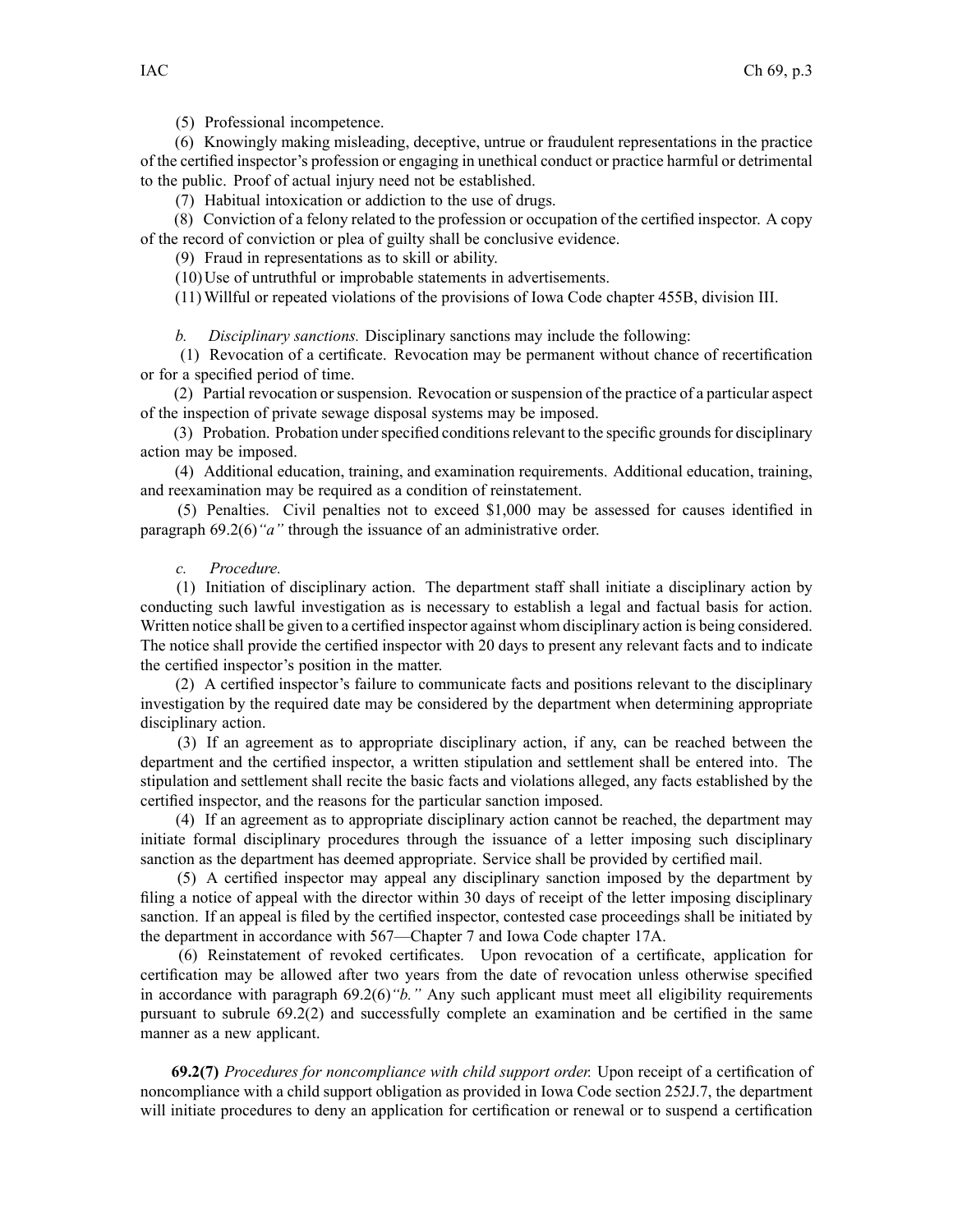in accordance with Iowa Code section 252J.8(4). The department shall issue to the person by restricted, certified mail <sup>a</sup> notice of its intent to deny or suspend inspector certification based on receipt of <sup>a</sup> certificate of noncompliance. The suspension or denial shall be effective 30 days after receipt of the notice unless the person provides the department with <sup>a</sup> withdrawal of the certificate of noncompliance from the child suppor<sup>t</sup> recovery unit as provided in Iowa Code section 252J.8(4)*"c."* Pursuant to Iowa Code section 252J.8(4), the person does not have <sup>a</sup> right to <sup>a</sup> hearing before the department to contest the denial or suspension action under this subrule but may seek <sup>a</sup> hearing in district court in accordance with Iowa Code section 252J.9.

**69.2(8)** *Inspection procedures.* Inspections shall be conducted as follows:

*a. Inspection form.* The inspection shall be conducted using DNR Form 542-0191, Time of Transfer Inspection Report.

*b. Record search.* Prior to an inspection, the certified inspector shall contact the administrative authority to obtain any permits, as-built drawings or other information that may be available concerning the system being inspected. Information may also be obtained from service providers or the homeowner. If an as-built drawing is available, the system inspection shall verify that drawing. If no as-built drawing is available, the inspector shall develop an as-built drawing as par<sup>t</sup> of the inspection.

*c. Septic tank.* At the time of inspection, any septic tank(s) existing as par<sup>t</sup> of the sewage disposal system shall be opened and have the contents pumped out and disposed of according to 567—Chapter 68. In the alternative, the owner may provide evidence of the septic tank's being properly pumped out within three years prior to the inspection by <sup>a</sup> commercial septic tank cleaner licensed by the department which shall include documentation of the size and condition of the tank and its components at the time of such occurrence. If the septic tank(s) is opened, the condition of the tank and its components shall be documented and included in the final report.

*d. Pumps and pump chambers.* Pump chambers or vaults shall be opened for inspection, and the pump shall be tested to ensure proper operation.

*e. Secondary treatment.* Proof that <sup>a</sup> secondary treatment system is in place must be provided. This proof may include, but is not limited to:

(1) Opening <sup>a</sup> distribution box or uncovering <sup>a</sup> header pipe for <sup>a</sup> soil absorption system. Existing distribution boxes shall be opened for inspection.

(2) Verification of the existence of <sup>a</sup> sand filter by locating the vents and discharge pipe.

(3) Locating and opening the lid(s) of an advanced treatment unit.

(4) Absorption fields shall be probed to determine their condition. The condition of the fields shall be noted on the inspection report. The condition of the absorption field may also be determined with <sup>a</sup> hydraulic loading test.

*f. Discharging systems.* An effluent test shall be performed on any legally discharging private sewage disposal system. The effluent shall be tested to determine if it meets the requirements of NPDES General Permit No. 4, and the test results shall be included in the inspection report.

(1) The certified inspector shall ensure that <sup>a</sup> legally discharging private sewage disposal system has an NPDES General Permit No. 4, if applicable.

(2) The certified inspector shall ensure that <sup>a</sup> Notice of Intent to discharge is submitted to the department for coverage under NPDES General Permit No. 4.

*g. Packaged treatment units.* An advanced treatment unit, such as an aerobic treatment unit, textile filter, pea<sup>t</sup> filter or fixed activated sludge treatment system, shall be inspected according to the manufacturer's recommendations.

*h. Other systems and system components.* Private sewage disposal systems not mentioned above shall be inspected for code compliance, and an effluent sample shall be taken if applicable. Any components of the private sewage disposal system not mentioned above shall be inspected for proper function. Examples of other components include, but are not limited to, effluent screens, tertiary treatment systems, disinfection devices, alarms, control boxes and timers.